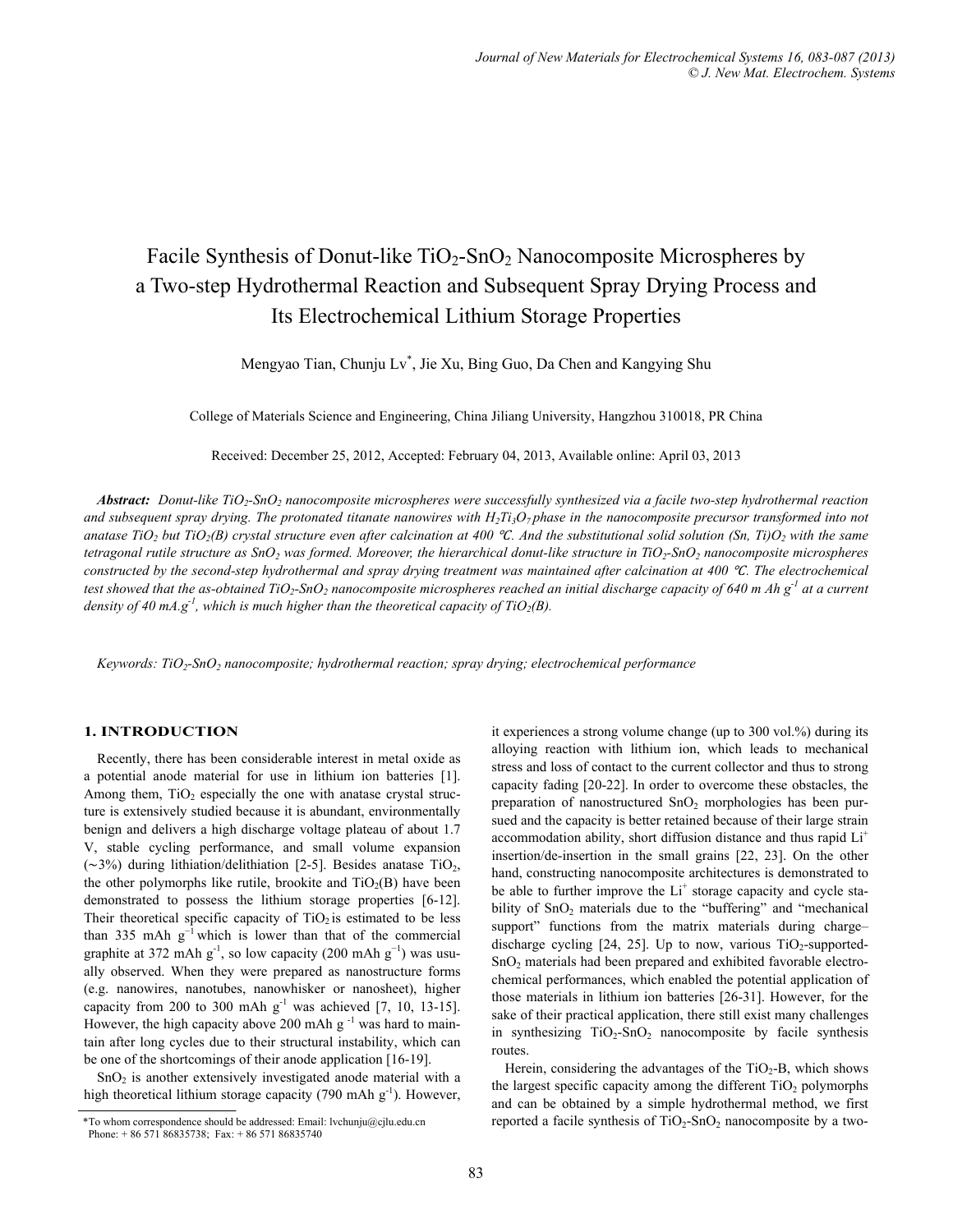step hydrothermal reaction and subsequent spray drying process. The characteristics of the as-prepared nanocomposite and the electrochemical performances as a lithium intercalation host were investigated.

# **2. EXPERIMENTAL**

## 2.1. Synthesis of TiO<sub>2</sub>-SnO<sub>2</sub> nanocomposite

 $TiO<sub>2</sub>-SnO<sub>2</sub>$  nanocomposite was prepared via a two-step hydrothermal reaction and subsequent spray drying route. Titanate nanowires were firstly obtained, which was commonly referred in the previous literatures [9, 10, 12]. TiO<sub>2</sub> powders (Degussa P25, ca. 80% anatase, 20% rutile) were used as received. All other chemicals were of analytical reagent grade and used without further purification. Deionized water was used throughout. In a typical synthesis process, commercial P25 powders of 1.0 g were added into the aqueous NaOH solution (60 mL, 10 mol. $L^{-1}$ ). After stirring for 1 h, the resulting suspension was transferred into a Teflon-lined stainless steel autoclave (100 mL). The autoclave was maintained at 180 °C for 12 h in oven and then naturally cooled to room temperature. The obtained precipitate was washed with HCl (0.1 mol. $L^{-1}$ ) solution and then with deionized water until pH≈7.0. Subsequently, the precipitate was dispersed into 40 mL water to form a white suspension by ultrasonication and subsequent stirring, followed by the addition of  $SnCl_4·5H_2O$  with the  $TiO_2/SnO_2$  weight ratio of 55/45. Then, 20 mL NaOH solution (containing 4.3 g NaOH) was dropped into the above suspension. After stirring for 1 h, the resulting suspension was again treated at 200  $\degree$ C for 12 h in the Teflon-lined stainless steel autoclave. After washing with water for 3 times, the obtained precipitate was dispersed into 120 mL water homogeneously with the assistance of ultrasound, followed by spray drying at the inlet and outlet temperature of 150 and 80 $\degree$ C respectively to obtain the nanocomposite precursor. The spraydried precursor was finally heated at 400°C for 3 h in air in a covered alumina crucible at a heating rate of  $2^{\circ}$ C.min<sup>-1</sup>, resulting in the  $TiO<sub>2</sub>-SnO<sub>2</sub>$  nanocomposite. In comparison, pure  $TiO<sub>2</sub>$  was obtained by one-step hydrothermal reaction and post-heat treatment. And pure  $SnO<sub>2</sub>$  was also synthesized by one-step hydrothermal route at the same conditions without calcination.

#### **2.2. Characterizations**

The thermogravimetric analysis (TGA) was used to observe the decomposition reaction of the as-prepared precursor and determine the calcination temperature. The experiments were performed using a METTLER TOLEDO TGA/DSC 1LF1600 apparatus with the temperature from 30 to 600 $\degree$ C at a heating rate of 5 $\degree$ C min<sup>-1</sup> under an air atmosphere. X-ray diffraction (XRD) measurements were carried out on a diffractometer (Bruker D2 PHASER) with Cu Kα radiation in the range from 10° to 90°. The morphology of the samples was studied with a scanning electron microscope (SEM, JEOL JEM-5610). The energy dispersive X-ray analysis was conducted using the EDX analyzer equipped with the TEM in point mode.

## **2.3. Electrochemical measurements**

The working electrodes were prepared from the as-synthesized active nanocomposite, carbon black as a conducting agent, and poly(vinylidene difluoride) (PVDF) binder dissolved in *n*-methyl pyrolidinone( NMP, 8 wt% ) at a weight ratio of 8:1:1. The slurry was mixed overnight to obtain a homogeneous black paste and then



Figure 1. TGA profile of the spray-dried precursor for  $TiO<sub>2</sub>-SnO<sub>2</sub>$ nanocomposite.

spread onto a copper foil current collector, followed by drying at 120 °C in vacuum for 12 h. Copper-foil pieces with 14mm diameter were then cut off and used as the electrode in homemade cells which were assembled inside Ar filled glove box. The average amount of  $TiO<sub>2</sub>-SnO<sub>2</sub>$  nanocomposite in a round piece of electrode is about 5 mg. Each electrode was carefully weighted before use and several electrodes were tested to assume the reproducibility of the electrochemical behavior. The coin cells (CR 2015) also used Li metal as a counter electrode, a Celgard 2500 as a separator and a 1 M LiPF $_6$  dissolved in ethylene carbonate (EC), dimethyl carbonate (DMC), and ethylene methyl carbonate (EMC)  $(1:1:1, v/v/v)$  as an electrolyte.

The assembled cells were aged for 12 h before testing and then were galvanostatically charged and discharged over a voltage range of 2.5–0.01V vs. Li<sup>+</sup>/Li at a current density of 40 mA  $g^{-1}$  using a LAND cell test (Land-CT 2001A) system. The specific capacity was calculated based on the mass of active materials in the electrode.

### **3. RESULTS AND DISCUSSION**

The TGA profile of the spray-dried precursor for  $TiO<sub>2</sub>-SnO<sub>2</sub>$ nanocomposite is shown in Fig. 1, revealing that the dehydration process of the precursor starts at about 60°C and is finished at about 400 °C. The total weight loss recorded in this range for the nanocomposite precursor is about 8%, which is mainly attributed to the dehydration of the absorbed water, interlayer water and structural water in the resulting protonated titanate nanowires after hydrothermal treatment [32]. No significant weight loss was observed beyond 400 $^{\circ}$ C. So the calcination temperature for the TiO<sub>2</sub>- $SnO<sub>2</sub>$  nanocomposite is set at 400 $°C$  in our experiment.

Fig.2 shows the XRD patterns of the as-prepared samples. The protonated titanate nanowires with  $H_2Ti_3O_7$  phase were obtained and then transformed into  $TiO<sub>2</sub>(B)$  (JCPDS 46-1237) after heating at 350<sup>o</sup>C as clearly shown in the upper right inset, where the diffraction peaks of  $H_2Ti_3O_7$  and  $TiO_2(B)$  are both broadened greatly due to their 1D structures [9, 32]. When the protonated titanate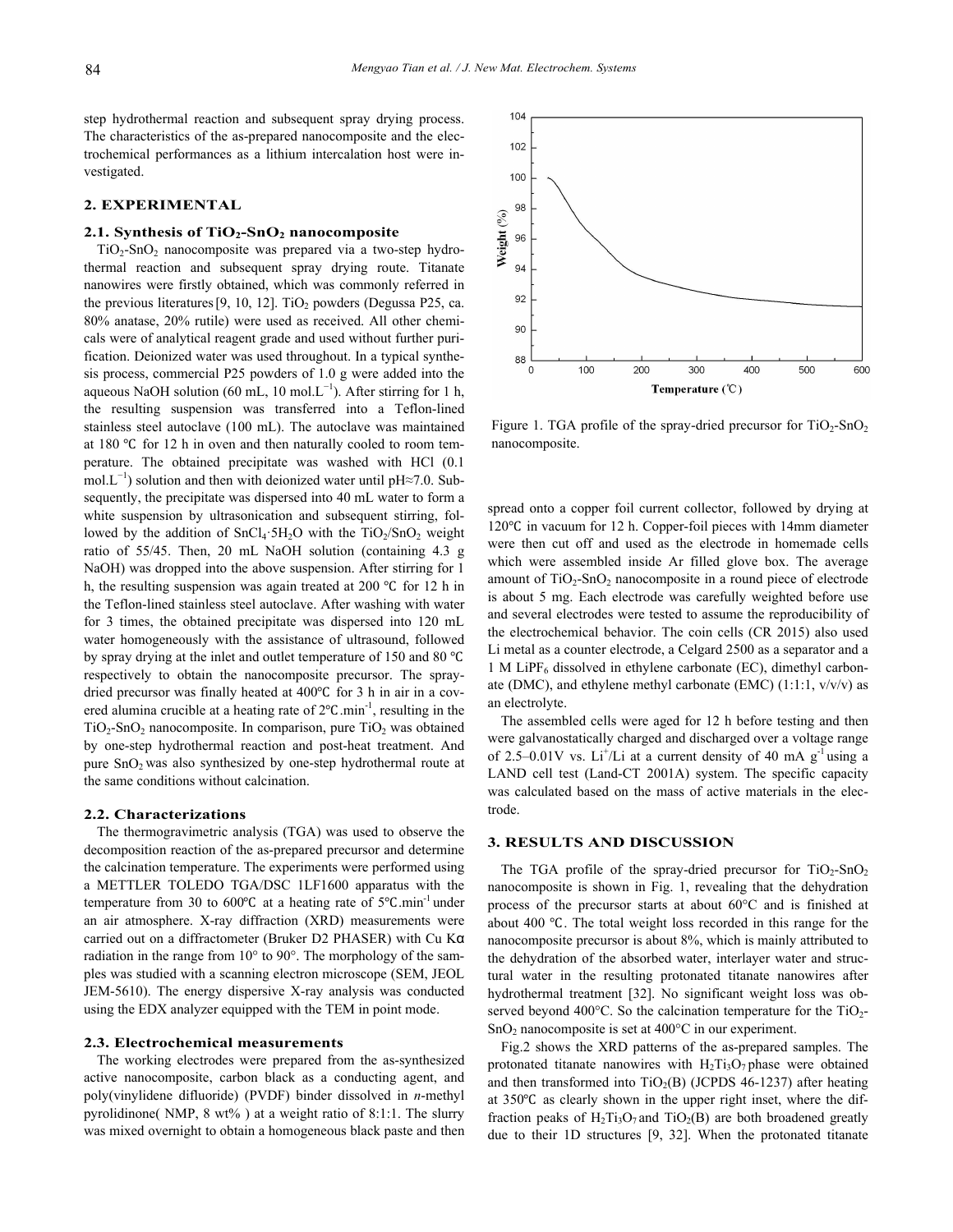Facile Synthesis of Donut-like TiO<sub>2</sub>-SnO<sub>2</sub> Nanocomposite Microspheres by a Two-step Hydrothermal Reaction and Subsequent Spray Drying Proc-85 *ess and Its Electrochemical Lithium Storage Properties / J. New Mat. Electrochem. Systems* 



Figure 2. XRD patterns of samples: (a) pure precursor for TiO<sub>2</sub>, (b) TiO<sub>2</sub> after calcination at 350°C, (c) TiO<sub>2</sub> after calcination at 400°C, (d) nanocomposite precursor for TiO<sub>2</sub>-SnO<sub>2</sub>, (e) TiO<sub>2</sub>-SnO<sub>2</sub> nanocomposite after calcination at 400°C, and (f) pure SnO<sub>2</sub>. The upper right inset is the two XRD patterns of a and b for higher definition purpose.

nanowires were heated at  $400^{\circ}$ C for 3h, the main phase is assigned as anatase  $TiO<sub>2</sub>$  (JCPDS 21-1272) with relatively strong diffraction intensities due to the increasing crystallinity (Fig.2c). Such results show that the pure protonated titanate nanowires transform into not  $TiO<sub>2</sub>(B)$  but more thermodynamic stable anatase  $TiO<sub>2</sub>$  above 400 $\degree$ C. According to Fig.2f, pure SnO<sub>2</sub> with a tetragonal rutile structure (JCPDS 14-1445) can be prepared by one-step hydrothermal treatment. By a two-step hydrothermal reaction, the protonated titanate nanowires and  $SnO<sub>2</sub>$  are successively produced and form the nanocomposite precursor (Fig.2d). The average particle size of the  $SnO<sub>2</sub>$  in the nanocomposite was about 100 nm calculated from Sherrer equation. After calcination at 400  $^{\circ}$ C, here we find that  $TiO<sub>2</sub>$  from the nanocomposite maintains the  $TiO<sub>2</sub>(B)$  crystal structure, which will be beneficial for the lithium storage property. On the other hand, no obvious increase in the size of  $SnO<sub>2</sub>$  is observed (Fig.2e) as individual  $SnO<sub>2</sub>$  nanoparticles in the case of the TiO<sub>2</sub> nanowire matrix do not interact with each other during heating (shown in the SEM image below), which is very important for the values of capacity components and stability of lithium recharging. Another interesting phenomenon appearing in the  $TiO<sub>2</sub>-SnO<sub>2</sub>$  nanocomposite is that all the XRD peaks ascribed to  $SnO<sub>2</sub>$  move to higher angles, indicating that Ti with smaller atom radius than that of Sn solubilizes in  $SnO<sub>2</sub>$  and the substitutional solid solution (Sn,  $Ti)O<sub>2</sub>$  with the slightly smaller lattice parameters is formed.

The morphology of the nanocomposite precursor was observed by field emission scanning electron microscopy in Fig. 3a. The product by a two-step hydrothermal reaction demonstrates a donutlike microsphere morphology with a size ranging from 1 μm to 5 μm. As clearly seen from the higher magnification SEM image inset in Fig.3a, the donut-like microsphere consists of protonated titanate nanowires and tiny  $SnO<sub>2</sub>$  nanoparticles. And the hierarchical donut-like microsphere structure is well retained after heat treatment at  $400^{\circ}$ C (Fig.3b). Here, SnO<sub>2</sub> nanoparticles with a particle size about 100nm are individually wrapped by the  $TiO<sub>2</sub>$  nanowires which can serve as the buffering matrix for  $SnO<sub>2</sub>$  during  $Li<sup>+</sup>$  intercalation /deintercalation. Another phenomenon shown in the SEM images is that the surface of the donut particle becomes rougher and porous after the heat treatment. This may be ascribed to the  $TiO<sub>2</sub>$  transformation from  $TiO<sub>2</sub>-B$  to more stable anatase  $TiO<sub>2</sub>$ phase and gradual collapse of its 1D structure at higher temperature. The porous morphology also may be from the formation of substitutional solid solution  $(Sn, Ti)O<sub>2</sub>$  with smaller lattice parameter which leads to the volume shrinkage in the nanocomposite.

Furthermore, the composition of this nanocomposite was also confirmed by the EDX spectroscopy experiments (Fig. 3c), which reveals the presence of Ti, Sn, O and Na in the nanocomposite. The amount of sodium residual from the raw NaOH stuff as determined by EDX analysis is only 5.3 wt%. The average Ti/Sn weight ratio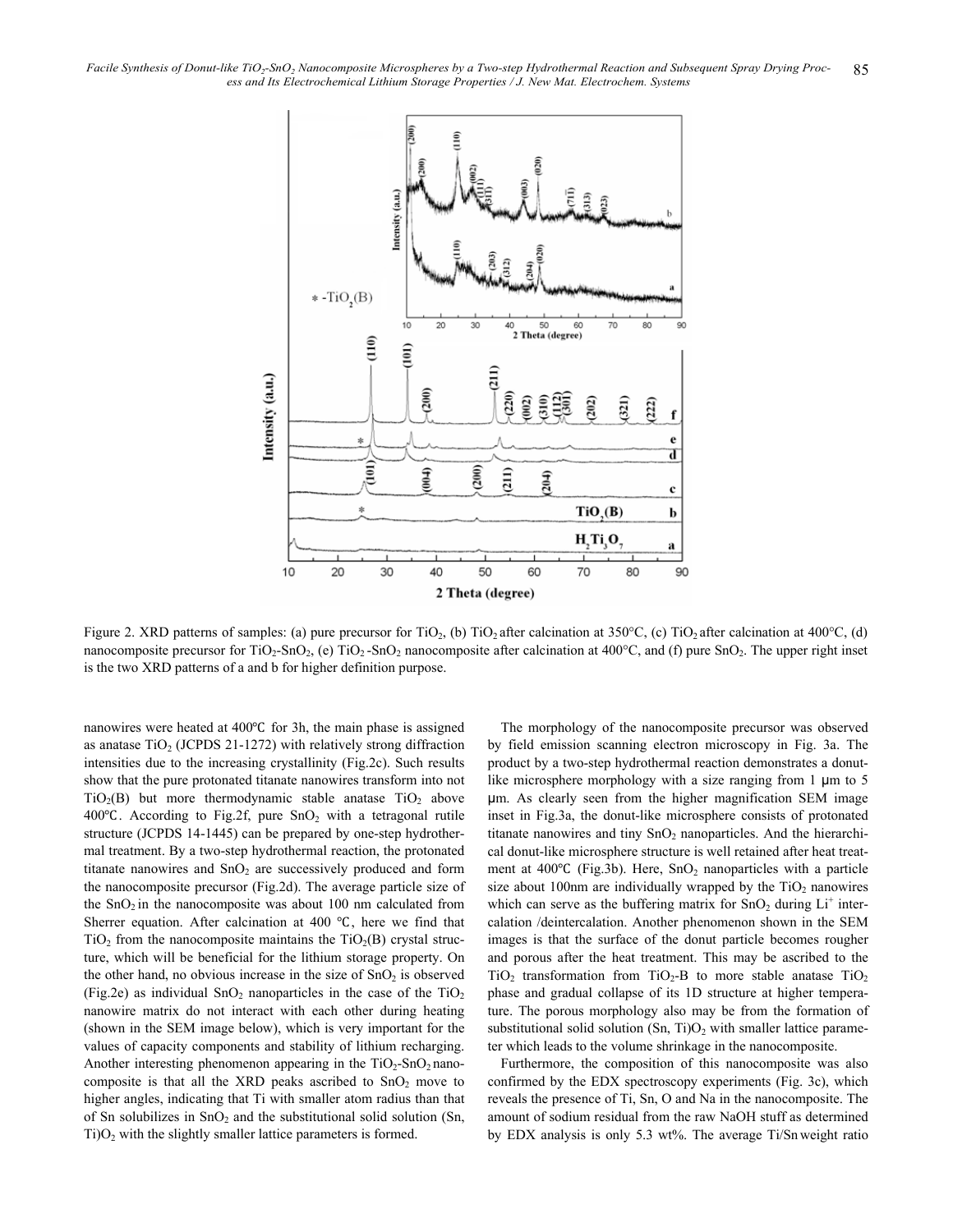

Figure 3. FESEM images of (a) the nanocomposite precursor, (b)  $TiO<sub>2</sub>$ -SnO<sub>2</sub> nanocomposite after calcination at 400 $^{\circ}$ C. (c) Typical EDX spectrum of the TiO<sub>2</sub>-SnO<sub>2</sub> nanocomposite. The upper right inset in (a) is an enlarged SEM image.



Figure 4. Charge/discharge curves of the  $TiO<sub>2</sub>-SnO<sub>2</sub>$  nanocomposite at the current density of 40 mA.g<sup>-1</sup> between 0.01 and 2.5 V.

of the nanocomposite is calculated to be 0.75, which is lower than that of the raw layout  $(\approx 0.93)$  due to a certain amount protonated titanate nanowires loss during washing after the first-step hydrothermal treatment.

Spray-drying technique is a way to prepare nanoparticle granules with a good flowability and a size without inducing additional hard agglomerates, as well as exhibiting advantages like low price, high efficiency. Nakahara et al. reported excellent cycling performance of particulate  $Li<sub>4</sub>Ti<sub>5</sub>O<sub>12</sub>$  prepared by spray drying process with LiOH and anatase type  $TiO<sub>2</sub>$  as precursors, and it was found that granular morphology of the active  $Li<sub>4</sub>Ti<sub>5</sub>O<sub>12</sub>$  was essential to the high rate capacity of the active materials [33]. In our previous work, porous  $TiO<sub>2</sub>$  nanowire microspheres within a size of 2-10  $\mu$ m were prepared by one-step hydrothermal reaction and subsequent spray drying treatment. Thus, the formation of the donut-like microsphere structure in the as-obtained  $TiO<sub>2</sub>-SnO<sub>2</sub>$  nanocomposite should be related with both the second-step hydrothermal treatment and spray drying process.

Fig. 4 displays the galvanostatic discharging-charging curves of the as-prepared  $TiO_2$ -Sn $O_2$  nanocomposite at a current rate of 40  $mA.g^{-1}$  over the potential range of 0.01-2.5 V (versus Li<sup>+</sup>/Li). The initial discharge capacities is  $640 \text{ mA} \text{h} \cdot \text{s}^{-1}$ , which is much higher than the theoretical capacity of  $TiO<sub>2</sub>(B)$  but a little lower than